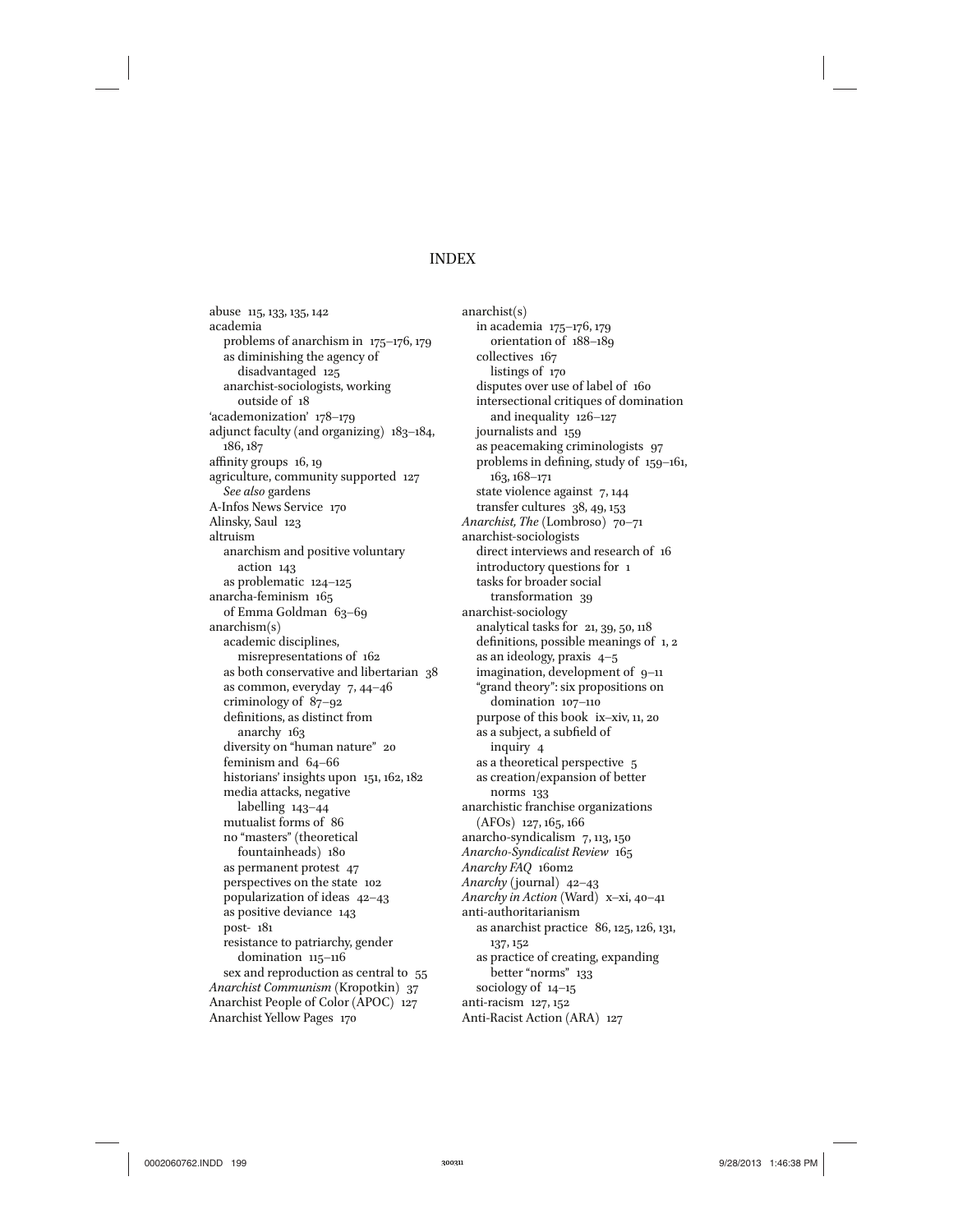## 200 INDEX

apartheid, "truth and reconciliation" efforts after 129 associations adjunct or faculty 184 autonomous or fraternal 23, 24, 47 anarchist, professional 176 community organizations 16, 86 in mutual struggle 36, 38 reciprocity in 76 voluntary, production and distribution 17, 55, 86, 92 *See also* societies, friendly authority distrust of 125, 134, 151 relations, creating inequality and property 105 *See also* hierarchy, domination autonomous groups 45, 47, 49 autonomous Marxists 37. *See also* Cleaver, Harry autonomy anarchism as balance between collective unity and individual 30, 79, 149 from class system, abolition of work 114 love as expression of 60 racial 117 women's, sex education for 62 in work, job satisfaction 46 Bakunin, Mikhail 6, 180 on inheritance as barrier to class mobility 103 Bank(s) of the People 81, 84, 86, 92, 98 bargaining free and mutual 81, 84 Berkman, Alexander 103, 171n birth control Emma Goldman's education work on 62 state social regulation 33 black feminism 106, 111 Black, Bob 114 Bolshevik revolution. *See* revolution, Russian Bookchin, Murray against hierarchy and domination 101, 149 anarchism as social transformation 2 critiques of primitivism, deep ecology, lifestylism 48 on academia 179 Bourdieu, Pierre 12 Buber, Martin 3

bunde 26. *See also* co-operatives bureaucracy as organizational form of legal-rational authority 30–33 dehumanizing 105 devaluation of domestic knowledge 53 impacts on women (and men) 65 inherent to state models 66 Burning River Revolutionary Anarchist Collective 126 Bush, George W. 146 cage, expanding the floor of the 12 Canadian Union of Public Employees (CUPE), Local 3903 187 capitalism limits on women's labor choices 61 market as coercive 91 Catholic Worker 132, 163 children abuse of, as consequence of patriarchy 142 Emma Goldman on poverty, children and birth control 62 in inequalities of women's work 103 moral pressures of motherhood 59 need for love, freedom 28, 66 socialization of 140 choice theory. *See* rational choice theory Chomsky, Noam critique of authority, hierarchy and domination 122 on building popular movements 156–157 class conflict authority over, a source of 105 domination, roots of exploitation 112–114 Industrial Revolution and 22 Cleaver, Harry 35, 36, 37 Cloward, Richard and Frances Fox Piven 146 CNT-FAI (anarchist federation in Spain) 150 coercion market, law, government, social control by 91 social organization without 83, 85 within religious fundamentalism 85 collaboration 126, 184–185 collective struggle through 126 in academic work, against precarity 185–188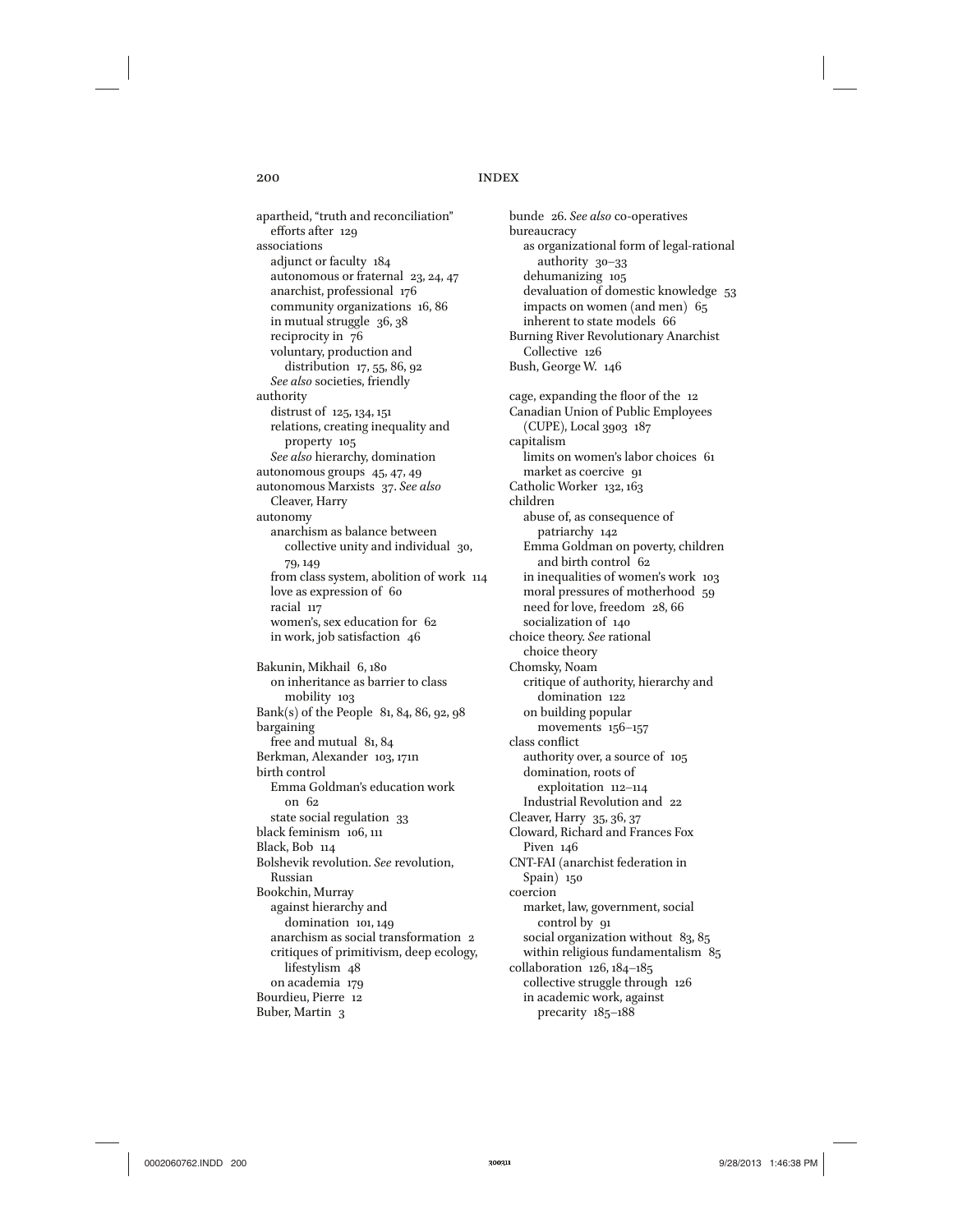in open source software development 185 in peasant life 34 collectivity 126–127 and individuality 30 horizontal organizations, possibilities for 156 of behaviour, norm-based *vs*. value-based 150 common sense approaches. *See* everyday anarchy communes, community of 3 conflict resolution, de-escalation strategies 97 *See also* class conflict, violence *Conquest of Bread, The* (Kropotkin) 36–37 consensus, as aspect of community norms 135 consumer society, socialization towards 140 contraception. *See* birth control cooperation in evolution 33, 35, 41 mutual 52 voluntary 4, 5, 31, 36–37, 74, 83, 159 cooperative(s) dual power, as part of 153 economic organization, anarchistic characteristics 6–7, 167–168 factors in failure or success of 145n producer associations as 36, 86, 92 coordination by affinity groups 16 decentralized 18–19, 127 spontaneous, organic 38 Copwatch 156, 173 creativity collaborative, open source 185 importance of liberating 56–57, 68, 86, 114 intellectual property rights as discouraging to 185 crime political decentralization as solution to 87 criminology anarchist approaches to  $70-73$ critical 74, 77 of the Left (realist, idealist) and New Right 93 mainstream 73–75 punitive *vs*. restorative justice 87–92 restorative justice models 95–97

culture age & youth in anarchist resocialization 140, 154 security 169 *See also* transfer cultures CUPE 3903 187 Dahrendorf, Ralf 105 Darwinism. *See* social Darwinism Day, Dorothy 44, 132, 163

de Cleyre, Voltairine 103 decentralization of power, necessary to revolution 49 sociology of 18–20 deep ecology, criticisms of 48 deviance "positive," anarchist examples of 143, 151 and hierarchy (as from, and as in reaction to) 142 classifying definitions (types of) 142n4 community responses to negative anarchist labelling 143–144 within anarchist subcultures 142 dialectical relations consolation *vs*. reconciliation 129 of domination/subjugation 110, 120–121 reactive *vs*. prefigurative politics 128 direct action anarchism, as a core value of 156, 159 anarchist organizations using 127 community organizations as 16 freedom taken, not granted 124–125, 126 sociology of 15–16 DIY (do-it-yourself) activities 16 domestic realms, knowledge *vs*. public, devaluation of 27, 53, 57, 115 domination anarchist strategies to eliminate 102, 106, 125–128 in class societies 112–113 dialectics of 120 gender inequality and patriarchal forms of 114–115 genocidal, long-term problems of 129 force, and use of 121 in situational, & inter-personal relationships 121–122 need for resistance to 122–125 negative consequences of 108 and privileges 109 processes for analyzing 118–122 relations of power over 107, 120–121

resistance to 109–110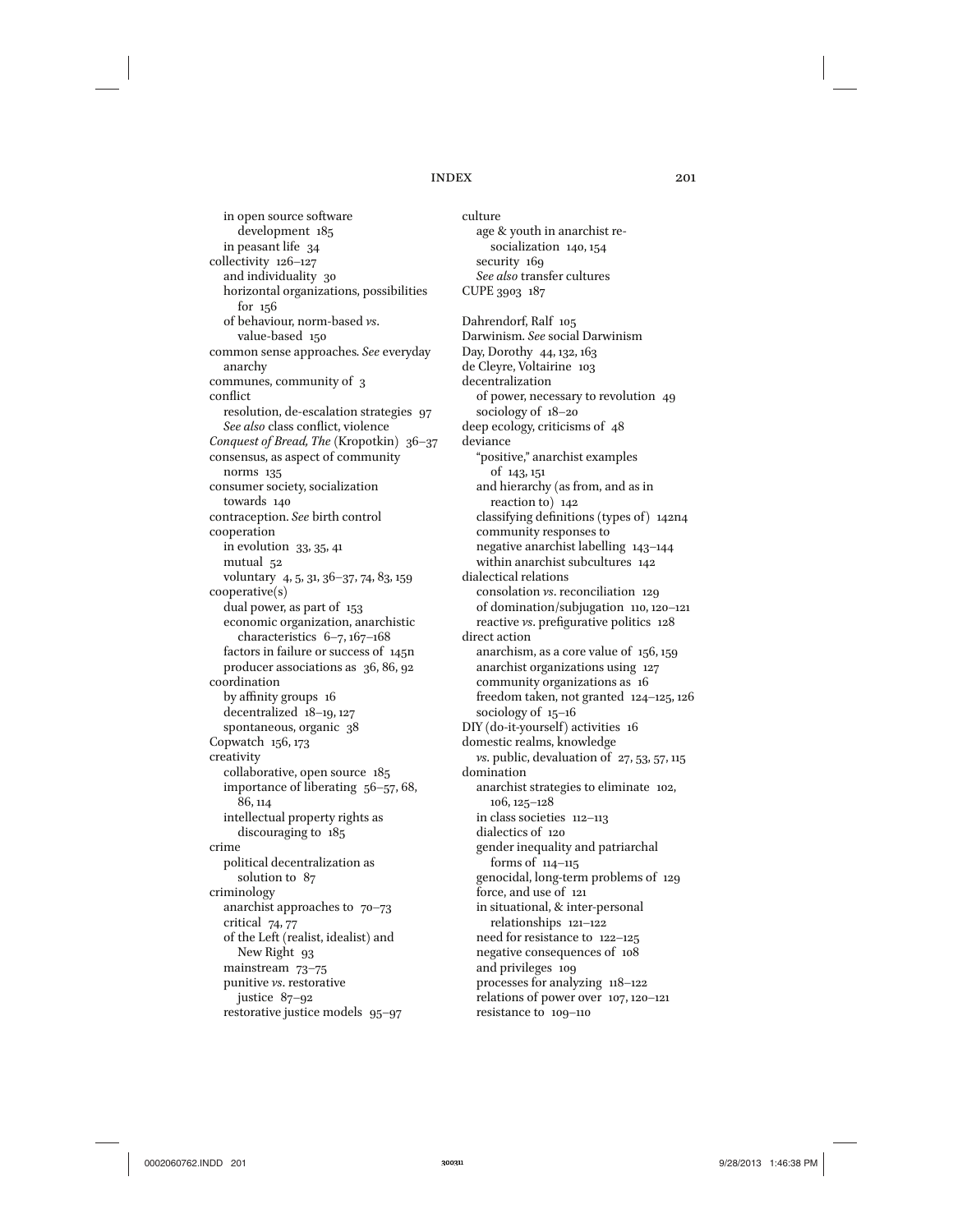varieties of 101 *See also* hierarchy dual power as building alternative institutions 153 as community organization strategy 127–128 dualism male/female, critiques of 27–29 of mutual struggle, not strict 36 duality Goldman's challenge of sexual 27, 55 Durkheim, Emile human liberation (against bureaucracy) 32 Earth First! 165 ecology deep, and critiques of 48 micro-level ideologies of 167 education autonomous groups fo 45 importance of popular, sexual 62–63 Ehrlich, Howard lecturer's podium as the wrong "barricade" 179, 188 on anarchist, or revolutionary transfer cultures 38–39, 49, 153 on freedom, and the lack thereof 12 Research Group One 18 smaller organizations, more direct democracy 105 social science for social movements 156 elders care of, in the labor movement 46 supporting anarchist aging 154 elite(s) epistemology, of anarchists or movements 158–159 equality, socialization towards 144–145 *especifismo* 165 essentialism opposition to, critiques of 20, 28, 106, 111 ethnographic investigation 159 eugenics 33 everyday anarchism 44, 45–46 commonalities of mutual aid practice 7, 38 more common-sense than academic 179 public policy, engagement with 182 prefigurative and necessary 39, 49–50 Colin Ward's (and historical influences on) 40–42, 46, 49

faculty anarchist 175, 183 neo-liberal precarization of 183–184 collaborative responses to 186–188 family community, kinship alternatives to dualist parenting 67, 160n1 critiques of patriarchy, gender division of labor in 26–27, 54–55, 115 precarity, stealing time from the 46 sex work and the 61 socialization within 35, 138, 140 *See also* marriage, patriarchy fascists 145, 160 FBI (Federal Bureau of Investigations, US) 166, 171n federation(s) decentralized 2 free, producer 81 international, anarchist networks and structures of 168 *See also* anarchist franchise organizations feminism against dualism 27–28 anarchists and 115 Goldman's, in theory and women's history 51–55, 66 limitations of liberal 116 Ferrer, Francisco as critic of state schooling 140 feudal authority 31 finance, mutualist practice to dissolve bureaucracy of 84 food alternatives to agribusiness 127, 146 cooperatives 8, 151, 168 as human need 113, 187 sharing, as social norm 17 Food Not Bombs 127, 167 Foucault, Michel 11, 26, 139 fraternity 47. *See also* friendly societies; mutual aid; associations, voluntary "free-rider problem" 17 free society 38, 40, 84, 128 free will 29, 75, 83 freedom as distinct from convenience 85 divergent meanings of 11–14, 146–147 increasing the range of 116 a sociology of 11–12 women (and men) from state, bureaucratic regulation 64–65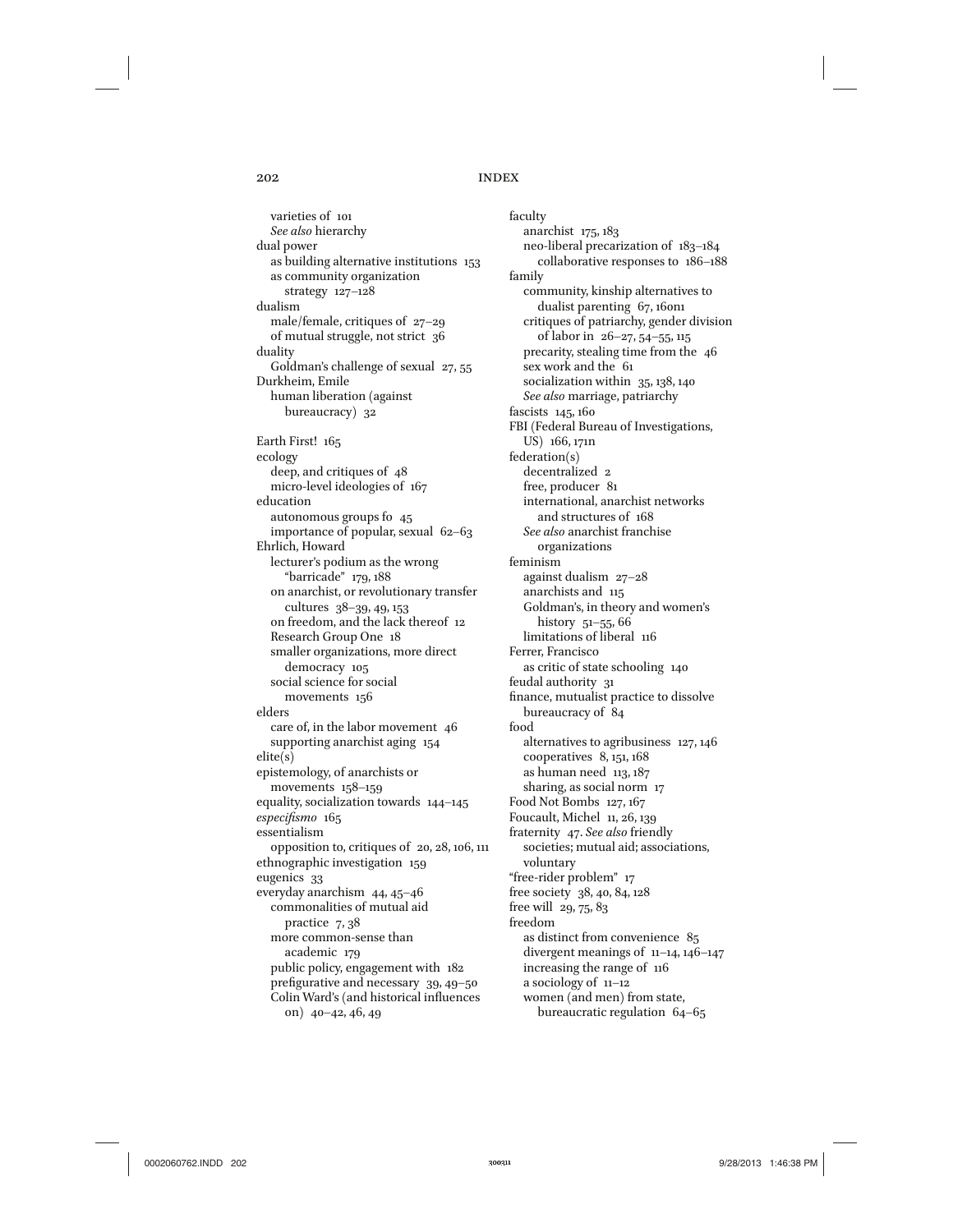Freedom Press Group 42, 45 French, Marilyn 27–28 gardens, and community supported agriculture 100, 127, 146, 165 *Gemeinschaft* (organic community) 24–25 gender(ed) 'nature' *vs*. society/politics realms 27 as daily performance 136 domination and patriarchy 114–116 dualism, as a great tragedy 28 socialization 115 *See also* sex (biological) genocide, of indigenous peoples 48, 129 *Gesellschaft* (atomized society) 24–25, 27, 29 Ghosh, Rishab Aiyer 185 Godwin as critic of state schooling 140 Goldman, Emma against dualism, patriarchal gender ideologies 28–29 against moral regulation of sex trade workers 60–63 anarcha-feminist perspectives 63–69 biography (personal as political) 52 for women, against Puritanism 53, 57–58 on individuality 29–30 on marriage and love 58–60 on Puritanism and moral regulation 55–58 rejection of patriarchy, domestic *vs*. political sexual division of labor 27, 53 scope of her ideas 51 sexuality and reproductive labor into anarchist theory 54 sociological critique of marriage 58–59 Goodman, Paul as revolutionary conservative 38 on creating a 'free society' 86, 128 on overturning of hierarchical structures 138 on the pathos of the oppressed 49 governmentality anarchist analyses of 32, 85, 92 arbitrariness of 74 marriage as 59–60 multitude of harms of 102 *See also* bureaucracy, state Graeber, David as an anarchist academic 175 on academic power structures 176

on anarchist ideas, role of intellectuals in 180 on common anarchist mutual aid 3–4, 38 in public policy 182 on state repression of anarchists, as inevitable 7 on viability of anarchism 24, 149, 177 guilds as part of community self-organization 16 care of the sick 17 *See also* unions Haaland, Bonnie 25, 27–33, 52–55, 62, 64–67 Habermas, Jürgen 105–106 Hartung, Beth 2, 3, 107, 178–179 heteronormativity 114–115, 127 hierarchy as power over 107–108 definition of 101 eliminating as 'undesirable' norm 138 forms relationships of domination 118–120 institutions and women in 116 multiple, interlocking 111, 119–120 norms which perpetuate 135–136 *See also* domination Hill-Collins, Patricia 106 historians 25, 33, 52, 151, 162, 182 Hobbes, Thomas 35, 73, 75, 78 homosexuality anarchists as early allies for liberty of 103 in Emma Goldman's lectures, writing 53 hooks, bell 106, 165, 166 horizontalism social movement organization as 19 housework 66–67, 115 housing working class movements for 47 "human nature" criticisms 20 ideology broad range of anarchistic 167 not necessary for large scale anarchistic collaboration 185 imagination

anarchist 5, 155, 156 sociological and anarchist 9-10, 19, 54, 61 individualism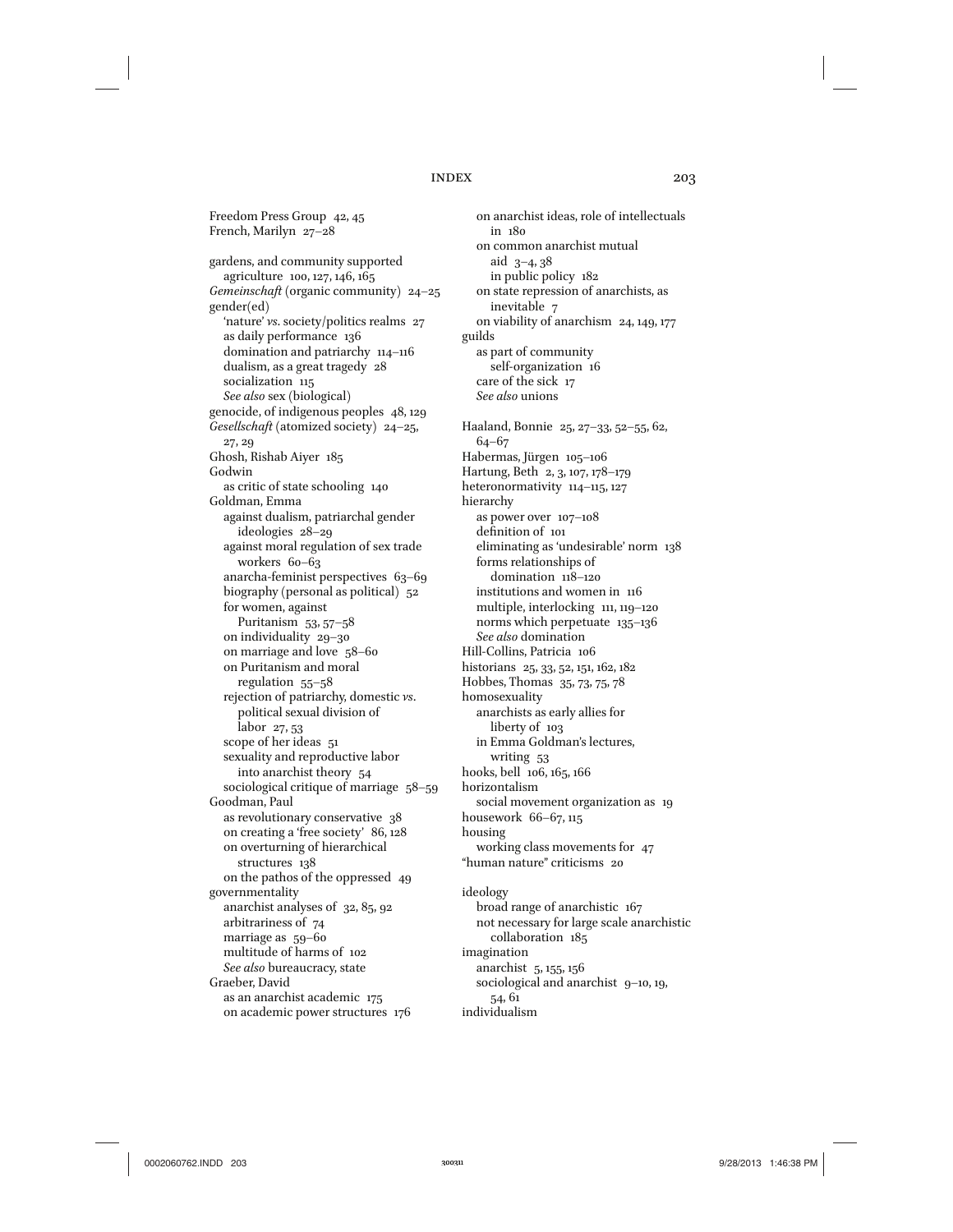competitive and liberal notions of 29 individuality autonomy and collective unity 29–30 harms of domination to 108 Industrial Revolution 22 and growth of prostitution 61–62 Indymedia 168, 170 inequality with authority over, who gives orders 105 of class 112–114 of gender 114–116 'grand theory' on 107 as concern of sociologists and anarchists 100–102 as symptom of domination 105 different forms, independent, yet multiplicative 111 hereditary 103 new forms of, now studied (multidimensional) 108–109 structural, in large organizations 104–105 racial 116–117 informants, for police 173 inheritance, as structural economic inequality 103 institutional memory 39 elders and the need for 154 instrumentalization of relationships 33 intellectual property rights 185 intellectuals, "organic" xiv, 125 interest abolition of 84. *See also* People's Banks as fundamental to social antagonism 82 intersectional (or integrative) theory 106 anarchism and 103, 126, 127 as Goldman's sociological imagination 54 important in studying different forms of domination 111 journalists, confusion over anarchism 159, 162 justice commutative 78, 79, 84 establishing new norms for 138 restorative 94–97 revolution as search for 86

Kollontai, Alexandra 30 Kropotkin, Pyotr Alexeevich. *See also* mutual aid

*Anarchist Communism* (1887) 37 *Conquest of Bread, The* 36–37 on feminism, dismissive view of 54 *Mutual Aid* 17, 33–35, 41 significant works of 33 on the State 3, 23, 147 labelling of anarchists, 164 as deviant, threatening 143–144 labor movement anarchist wing of 6, 152, 154, 162, 165 challenge to capitalism 113 collaborative, solidarity 186–188 cooperative 81, 92. *See also* cooperative(s) elder care within 46 flexibilization attacks on 46, 183 Industrial Revolution and 22 social democracy as subsuming to 64 Taylorization, bureaucracy to control 31 worker issues focus 165 women and 61, 62, 66–67 *See also* unions Landauer, Gustav anarchist socialism of 25–26 as constructive anarchist theorist 178 libertarian socialist influence 41 the state is a social relationship 155  $law(s)$ alternatives to forced obedience to 87 power, as expression of relations of 75 rule of 74 of society 27 *See also* crime left idealism *vs*. left realism perspectives on criminal justice 92–93 liberalism in abscence of radical norms 146 in feminism *vs*. anarchist 65–66 individualism and 29 rule of law, reliance on 74–75, 94 *See also* neo-liberalism liberty twisted definitions of 160 as without command and control 81 lifestylism Ward's and Bookchin's attacks on 48 Lombroso, Cesare 73 *The Anarchist,* as criminal type  $70-71$ Loomis, Mildred 18 love children needing nuture and 28, 66, 67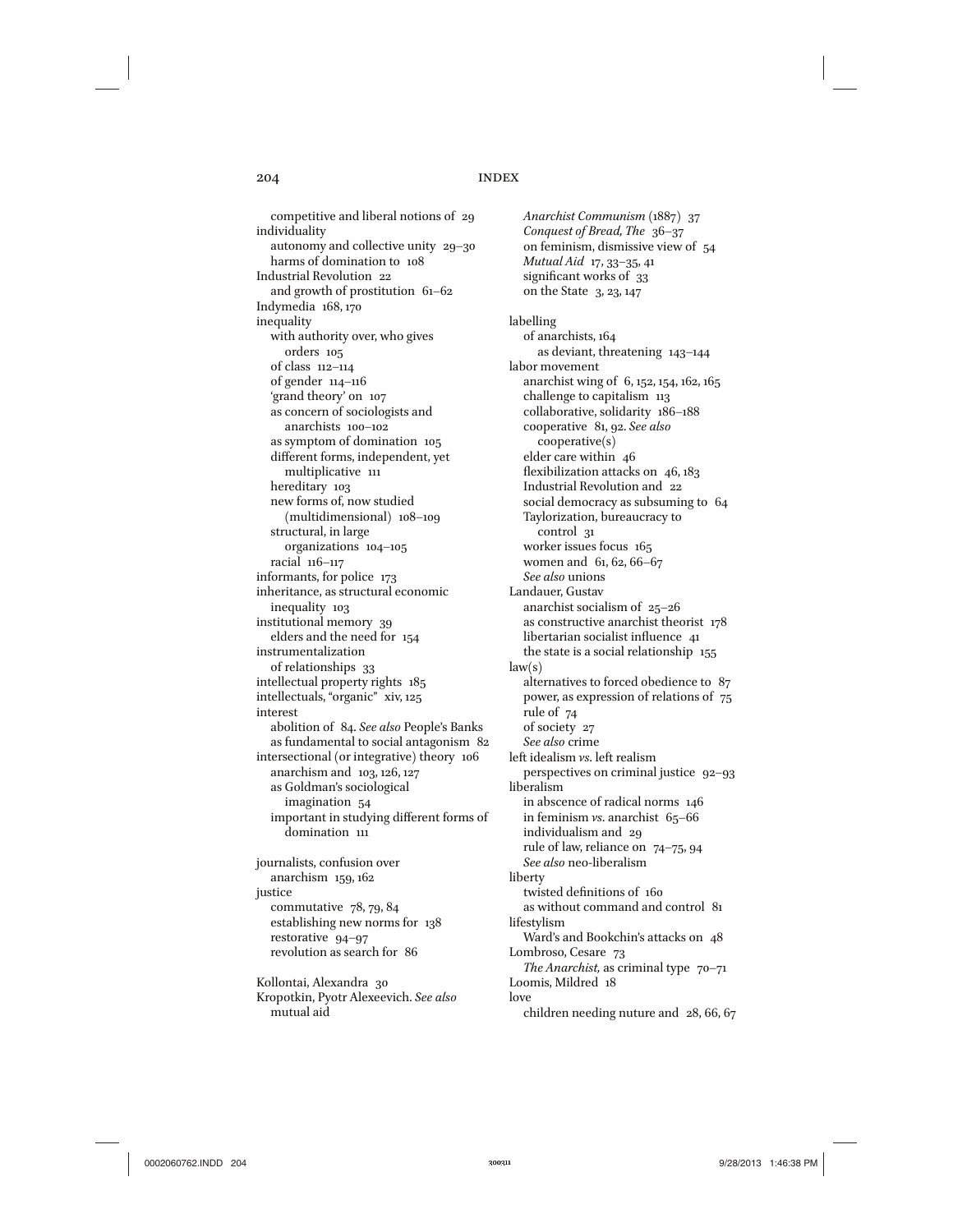Emma Goldman on 51, 52, 57 marriage and 58–60 free, autonomous definitions of 60, 103 machismo 109, 115 Malatesta, Errico 6, 47 management constantly reappearing 49 scientific, bureaucratic 31 marriage criticisms of, as moral, economic enterprise 58 Goldman's refusal of arranged 52 as rigid moral regulation 59–60 *See also* family, love, patriarchy, sex media, mass or mainstream 145, 147, 163n, 173 medicine, field of moral regulatory creep in 32–33, 53 social 45 Melucci, Alberto 1 methodologies, for studying anarchists appropriateness of 7, 161n4 field *vs*. passive 171–173 Michels, Robert 19, 104 midwife, Emma Goldman as a 33, 52 Mills, C. Wright anarchist/sociological imagination of 54, 69 modernity as dehumanizing 105–106 moral regulation and bureaucratic 55 social theory on 22 monogamy 60 *See also* marriage moral 'custodians' or 'entrepreneurs' 64 morality of government 102 moral panics 57 over sex works 61 moral regulation 32, marriage and 58 Puritanism and 57 from religion to state bureaucracy 32 *Mother Earth* journal 53 motherhood critique of marriage as sanction for 59–60 movement, as a verb 166 mutual aid as a bases for human interaction 38 in disasters 39 as reciprocity 25, 80 significance in survival of species 24

sociology of 17 working class self-help 46 *Mutual Aid* (Kropotkin) 17, 33–35 influence on Colin Ward 41 mutualism defined 81–82 for a direct exchange economy 83–84 between individualist and communist anarchism 81 as gradual revolution extending spheres of freedom 86 *See also* mutual aid nature as common heritage 83 gendered dichotomies of 27, 53, 59, 64 "laws of", mutual aid vs. competition 34, 97 technology, society as dominating to 101, 109 negotiation power inequalities in 84 neo-liberalism in curriculum and education 181, 183, 184, 188 post-Fordist work restructuring 46 Nietzsche, Friedrich W. 29, 35, 52 Nigerian "Awareness League" 169 norms, community anarchism as counter-normative 143 anarchist norms 134, 147 as anti-authoritarian social order, practice 133, 136 conditionality, intensity 134 consensus, importance of 135 desirable and undesirable 138, 151 deviance, as disobeying 142 internalized community 84–85 proscriptive 134 quiet strength of 154 North American Anarchist Studies Network 18, 176 open source and free software movements 185 order, social anarchy as; forms of  $2-3$ out of common need, durable 23 Proudhon on 70–73, 75 self-determining 13, 25 sexuality and 68 state invoked as agent of 2, 71 organic

community (*gemeinschaft*) 25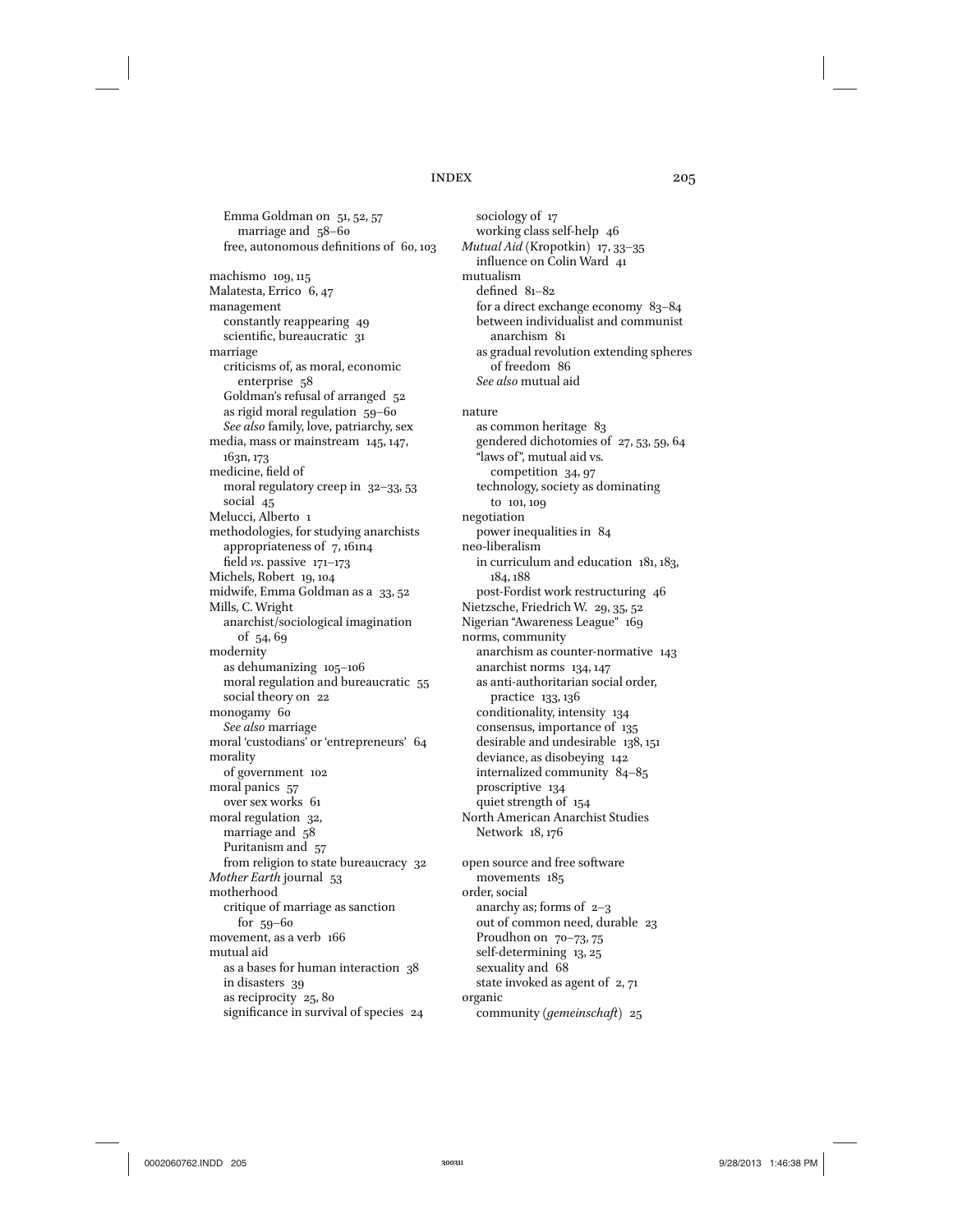formation of affinity groups 150, 169 gardens 127, 146, 165 intellectuals xiv, 125 public sociology 156 organization(s) scale, rigidity and self-management in 104–105 Orwell, George, on anarchist resocialization in the Spanish Civil War 144–145, 148 Paris Commune 7, 34 participatory action research 188 patriarchy affirmed by Proudhon 54 in culture of bureaucracy 53 as disease to men as well as women 109 gender domination and 27, 115 Goldman *vs*. Kropotkin on 54–55 as white supremacist, capitalist 106 peace full social, a process, never final 69 -making criminology 97 obstacles towards 97–99 peasants, self-activity of 34 People's Banks 81, 84, 86, 92, 98 pimps, procurers 62–63 Piven, Francis Fox and Richard Cloward 124, 146 planning academic 186 centrally organized 37, 138 community development 44, 49 events 152 *See* also coordination platformists 161n3 police, policing authority, people's reliance on outside 79, 139 alternatives to 97 Copwatch 156, 173 distrust of, as anarchist, and oppressed/ exploited norm 125, 134 domination, denial of liberty by 89, 97, 119, 120, 125, 127 informants, use of 173 information collection on 'enemies of state' 171 'the cop in the head' 133 neighborhood watch, community 93–94 persecution of sex workers 62–63 property, protection as chief function of 82, 84, 146

Proudhon on 89, 91 policy as the negation of politics 182 on intellectual property 185 short-term changes through 87, 93, 110 *Political Parties* (Michels, 1962) 104 polyamory, polysexuality 60 positive anarchism as alternative to punitive society 91–92 positive deviance. *See* deviance, positive positivism 10, 70, 106, 181 postal services, coordinated networks 38 post-anarchism 181 post-structuralism 28, 161n4, 181 poverty abolition of interest to lessen 82, 84 anti-poverty working group 187 of students and adjuncts 187 technical definitions separate from freedom 100 praxis, anarchist-sociological 5, 20, 125 precarity in academia 182–184, 186 and more broadly 187–188 institutionalization in 'lean production' 46 prefigurative politics 5, 40, 50, 127, 128 primitivism as "not enough" challenge to state apparatus 48 prison(s) abolition of 156 as violence, punishment 89, 93, 96 privilege(s) need to extend, rather than strip away 109, 115–116 propaganda popular anarchist critique 151–152 property intellectual, as limiting 185 as official robbery 82–83 role of the state in upholding 82 prostitution historical perspectives, argument for decriminalization of 62–63 moral regulation of 57, 60–61 protest tactics. *See* tactics, of protest Proudhon, Pierre-Joseph on the abolition of crime and punishment 87–92 anti-feminism of 54 on crime and social order 70, 72–73 on harms of government 102 on making reparations 89–91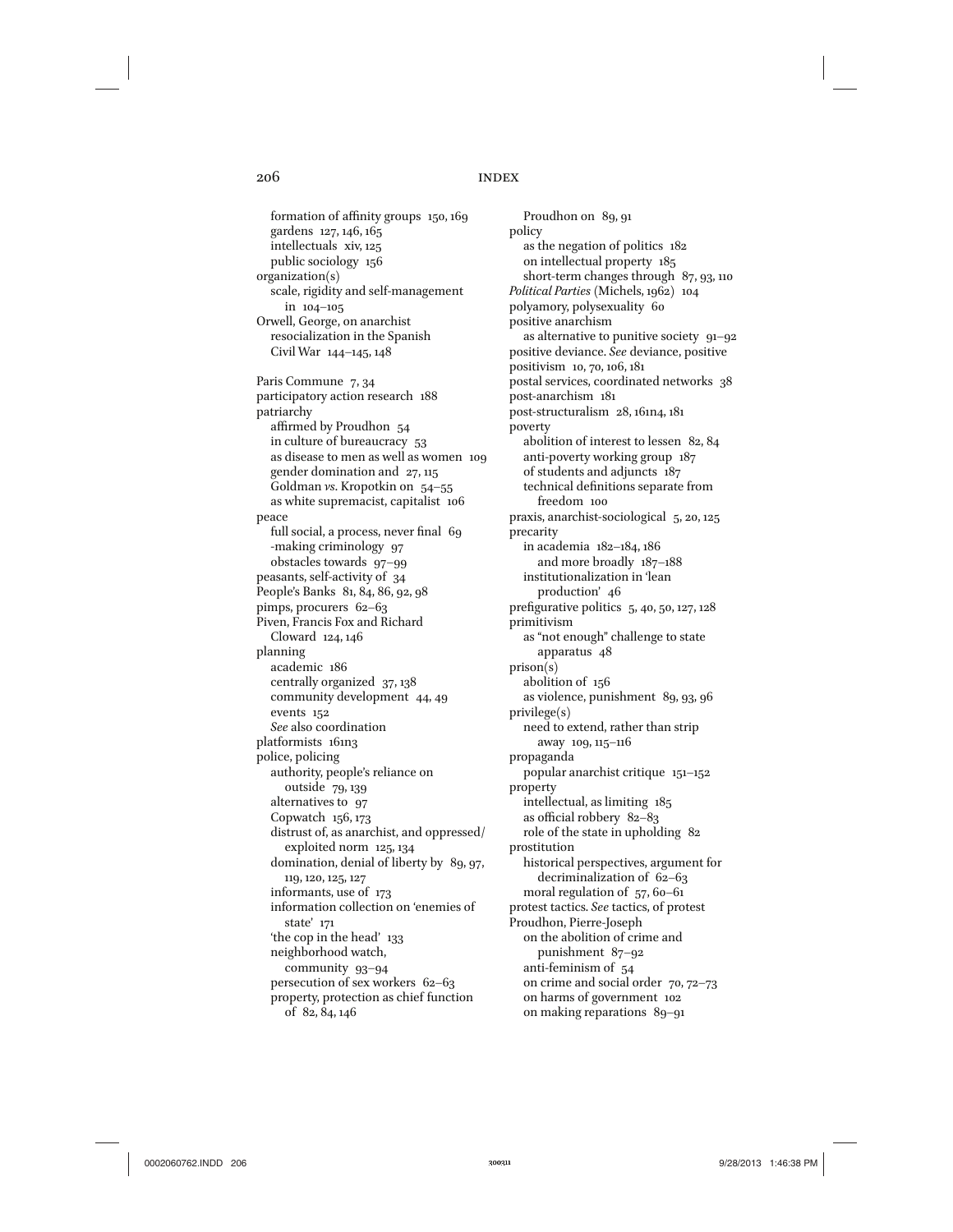mutualism, voluntary cooperatives 83–84, 92, 98–99 mutualist criminology 78 on restorative justice 94–96 on revolution 86 public sociology 1, 52, 68, 188 organic 156 public *vs*. personal convergence 52–53 punishment abolition of 91–93 of deviance 136 as vengeance 88–89 *See also* coercion Purchase, Graham, on revolution 138 Puritanism moral regulation; Goldman's critiques of 56–57 repression of women 57 in women's movements 65 Purkis, Jonathan 1, 5–6, 10–11, 102n

# race

as social construct reinforcing hierarchy 116 White supremacy and inequality 117 racism eugenics and state policy 33 individual *vs*. institutionalized 117 railway networks 38 rational choice theory 17 realism, left 92–93 rebellion anarchist-sociologists as enabling 110 anarchist propaganda in spirit of 126 linked with deviance 132 as often shunned 147 in youth, common, minor change 140, 142 reciprocity 25, 76, 78, 80 in mutualist economic exchange 82, 92 of resistance to domination 109 *See also* dialectic religion 32–33, 56, 85 Research Group One 18 re-socialization anarchist efforts towards 151–154 as a remaking, reinventing of selves, society 149 rooting egalitarian norms 144–145, 148, 154 *See also* socialization restorative justice 94–97 revolution as continuous 38, 154

as creation of new social relationships 85–86 cultural. *See* transfer cultures as gradual, "quiet" buildup 49 Russian, Bolshevik (1917) 34, 37, 49, 148n Emma Goldman in 51 as slow, evolutionary process 138 Spanish, Republican (1936) 7, 49, 144–145, 148, 160 Emma Goldman in 51 years leading up to 150 Rocker, Rudolf 103 Rousseau, Jean-Jacques 75, 79 Russian revolution (1917). *See* revolution, Bolshevik school(ing) anti-authoritarian alternatives to mandatory 153 formal, as authoritarian socialization 140–41 Scott, James C. 150 security culture 134, 169 self-determination empowerment to resist, protest 110 impacts of domination upon 108 in planning, logistics 16 self-management for workers, means autonomy 114 self-valorization 46 seniors. *See* elders sex (biological) critique of division of labor based on 26–27 ignorance of as criminal, not virtuous 59, 62 *See also* gender sexuality anarchism and 54 as expression of personal liberty 103 homo- 53, 103 for pleasure, experimentation (not repression) 68 state repression of 33 sex workers 60–63 *See also* prostitution shunning, as social punishment 88 of rebels & anarchists 147, 170 slavery 29, 120, 129, 157 *See also* wage slavery Smelser, Neil 150 social contract theory 75, 79–80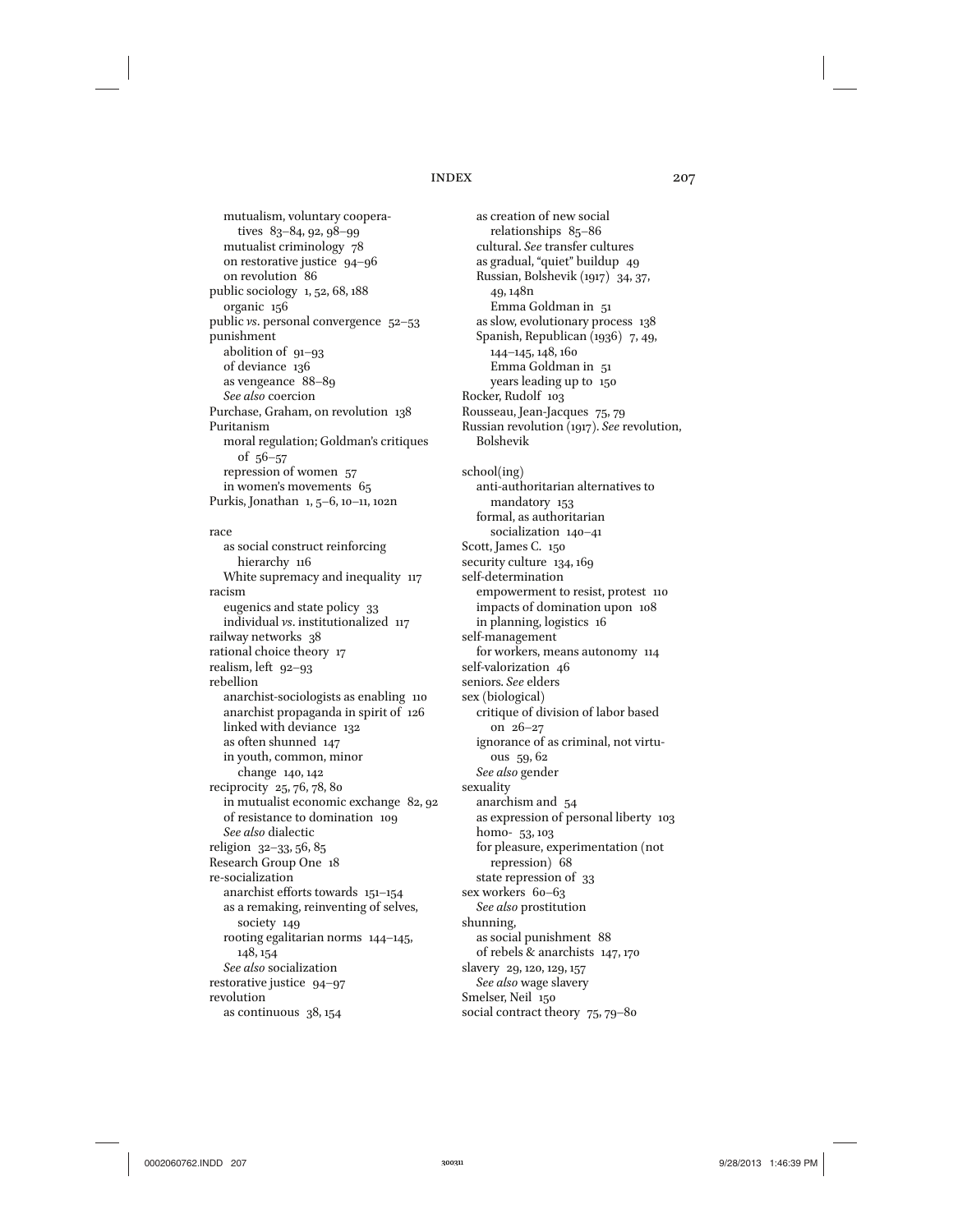social Darwinism 31 critiques of 24, 34–35 social inequality. *See* inequality socialization anarchistic re-socialization 151–154 definitions, understandings of 138–139 *See also* transfer cultures 49 social movement organization decentralization of 18–20 as a field of inquiry 158–159 social order. *See* order, social societies, friendly 156 'scenes,' anarchist 167 *See also* anarchist franchise organizations society laws of 27 sociological imagination 9-10 Emma Goldman's early intersectionality as 54 popularization of use of 19 rather than moralistic or psychological 61 *See also* anarchist imagination sociological methods 170–173 sociologists in social movement organizations 18, 19, 167–173 sociology as academic discipline 6–8, 176 of decentralization 18–20 of mutual aid 17–18 public (and organic) 1, 52, 68, 156, 188 professionalization, bureaucratization of 31–32 as study of relationships of domination 118 Spanish revolution (1936). *See* revolution, Spanish Republican Spencer, Herbert 24, 27 spokesperson councils 19 squatter's movements 44, 87, 151 1940's 42 Stalinism 42, 161 state anarchism as against 2 cannot be remade as realm of care 66 as a condition, destroyed by contracting new relationships 26 as hegemonic institution 168 'law and order' policies and the 93 policy presumes a 182 as a social relationship 24, 155

welfare legislation and 46–47 *See also* bureaucracy, governmentality, violence struggle, collective 126 symbolic interaction 5, 167 tactics, of protest, resistance 15–16, 113, 152, 169 Taylor, Frederick W. 31 technology communications and social transformation by 22 open source software collaboration in 185 temporary autonomous zones 7, 87 theory a grand, explanatory set of propositions 107–110 "High" and "Low" 182 Tönnies, Ferdinand acceptance of sexual division of labor 26–27 on bureaucracy, instrumental relations 29, 33 *Gemeinschaft* and *Gesellschaft* 24–25 transfer cultures (anarchist or revolutionary) 38–39, 49, 153 transgender people anti-authoritarian critique/ activism 127 patriarchal subjugation 115 Tucker, Benjamin 86, 103 unions adjuncts organizing in 184 business 113 labor, and credit as alternative norms 145–146 CUPE 3903 187 mutualism, of co-operative labor 81 origins of social welfare 16, 46–47 privatization attacks on 187–188 *See also* CNT-FAI, labor movement universities collaboration *vs*. bureaucracy, administration, in 186 and beyond 18 as hierarchical systems, reproducing status quo 8, 118, 123 sequestering knowledge 7 sociology and 6 utopia(n) dismissiveness of 3